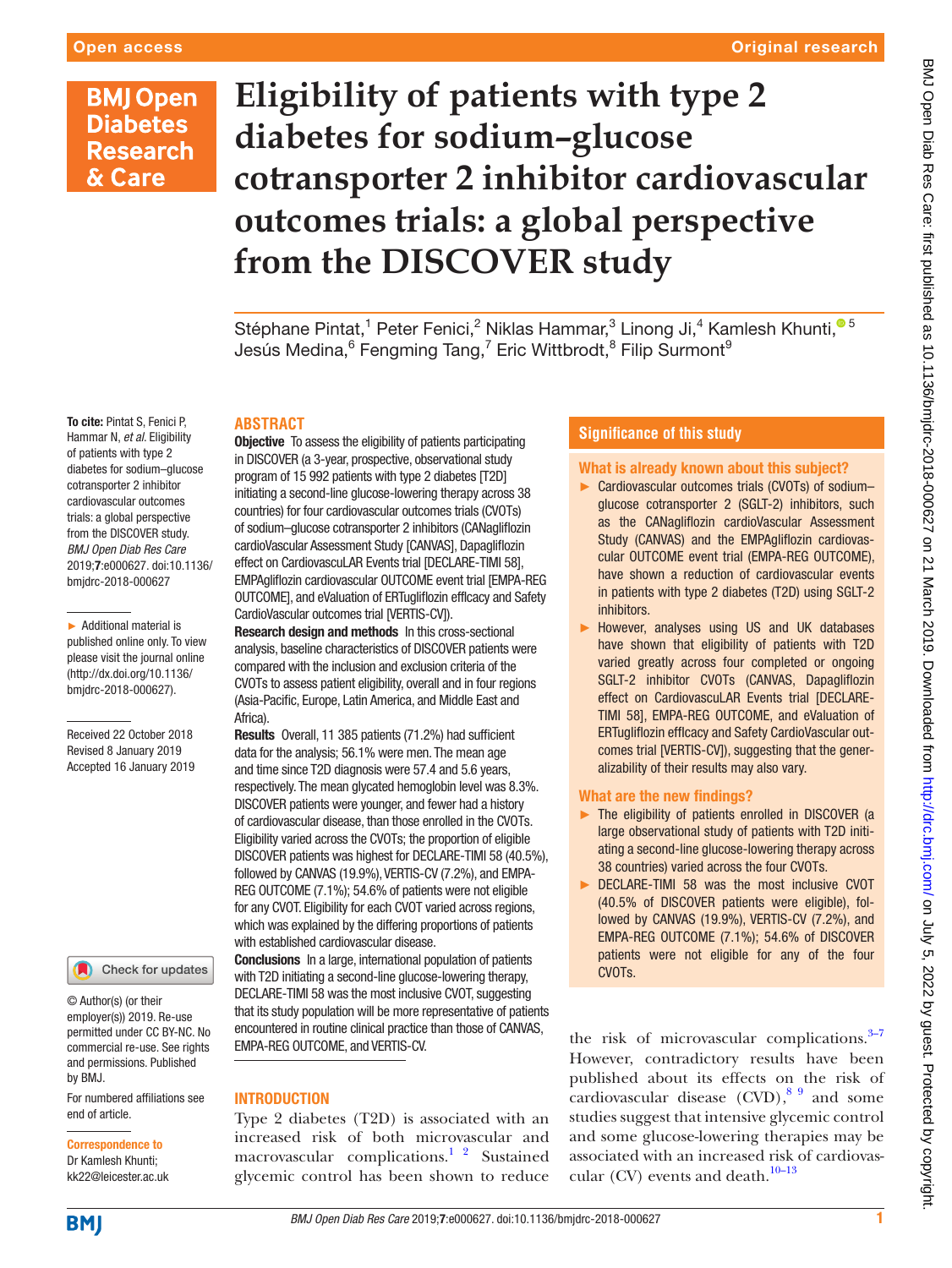#### **Significance of this study**

#### How might these results change the focus of research or clinical practice?

- ► Findings from CVOTs are not equally generalizable and should be interpreted considering their inclusion and exclusion criteria to ensure that they apply to patients managed in routine clinical settings.
- ► Further efforts are needed to include a more diverse sample of patients in CVOTs, including those with lower cardiovascular risk and those from rarely studied regions such as the Middle East and **Africa**

As a result, the US Food and Drug Administration (FDA) issued guidance on conducting cardiovascular outcomes trials (CVOTs) to assess the CV safety of new glucose-lowering agents.[14](#page-8-4) In line with the FDA recommendations, randomized controlled CVOTs have been conducted or are ongoing to determine the CV safety profile of sodium–glucose cotransporter 2  $(SGLT-2)$  inhibitors.<sup>15–20</sup> The EMPAgliflozin cardiovascular OUTCOME event trial (EMPA-REG OUTCOME; NCT01131676) and CANagliflozin cardioVascular Assessment Study Program (CANVAS Program; NCT01032629 and NCT01989754) have been completed, and showed a reduction in the risk of CV events in patients using SGLT-2 inhibitors. For example, in the EMPA-REG OUTCOME trial, use of empagliflozin was associated with a significantly decreased occurrence of the primary composite outcome (CV death, non-fatal myocardial infarction, or non-fatal stroke) compared with placebo in patients with established CVD (HR: 0.86, p=0.04 for superiority). $^{21}$  $^{21}$  $^{21}$ Similarly, results from CANVAS showed that canagliflozin reduced the occurrence of the same composite endpoint compared with placebo in patients with established CVD and those at high risk of CV events (HR: 0.86, p=0.02 for superiority). $2^2$  Both trials also showed a statistically significant reduction in the risk of hospitalization for heart failure (HR vs placebo: 0.65 [95% CI 0.50 to 0.85] for empagliflozin and 0.67 [95% CI 0.52 to 0.87] for canagliflozin). Although data from the Dapagliflozin effect on CardiovascuLAR Events trial (DECLARE-TIMI 58; NCT01730534) were not available at the time of this analysis, top-line results communicated by the study sponsor showed that dapagliflozin was non-inferior to placebo for major adverse CV events, and significantly reduced the combined risk of hospitalization for heart failure and CV death.<sup>23</sup> The eValuation of ERTugliflozin effIcacy and Safety CardioVascular outcomes trial (VERTIS-CV trial; NCT01986881) was ongoing at the time of writing and no data were available.

Understanding the similarities and differences between each CVOT population and patients with T2D encountered in routine clinical practice, as well as the generalizability of results from CVOTs, is crucial to help physicians to assess the applicability of the trial findings to their patients. The broader the inclusion criteria of the CVOT, the more likely the study participants are to

be representative of patients treated in routine clinical practice. A recent cross-sectional retrospective study based on 20 293 patients included in the National Health and Nutrition Examination Survey (NHANES) has shown that the estimated proportion of US patients with T2D who would have been eligible for each of the four SGLT-2 inhibitor CVOTs varied greatly, from 4.1% to 39.8%.[24](#page-9-2) In another analysis of 182 525 patients with T2D participating in the US Diabetes Collaborative Registry (DCR), only 26.2% met the main eligibility criteria for the EMPA-REG OUTCOME trial. $^{25}$  $^{25}$  $^{25}$  Notably, the DCR population included a high proportion of patients with established CVD. Similarly, a UK database study showed that only 15.7% of 60 327 patients from 128 general practitioner practices had the same high CV risk as those included in the EMPA-REG OUTCOME trial.<sup>[26](#page-9-4)</sup>

However, these assessments used US and UK data sets, and it is crucial to be able to compare CVOTs and to assess their generalizability in other regions of the world. DISCOVER is a large, international, 3-year, prospective, observational study of the treatment and outcomes of patients with T2D initiating a second-line glucose-lowering therapy. The study includes 38 countries across six continents; an estimated 70% of patients with diabetes lived in these countries in  $2017<sup>27</sup>$  Approximately 16 000 patients were recruited at the time of changing from firstline to second-line glucose-lowering therapy. This population is of particular interest because relatively young patients who are early in the disease process have rarely been studied. The aim of DISCOVER is to assess treatment patterns and associated outcomes.<sup>28</sup> In many of the included countries, DISCOVER participants constitute the only well-characterized population of patients with T2D.

The objective of the present analysis is to estimate the eligibility of DISCOVER patients at study baseline (initiation of second-line glucose-lowering therapy) for inclusion in CANVAS, DECLARE-TIMI 58, EMPA-REG OUTCOME, and VERTIS-CV, globally and in different regions of the world.

#### Research design and methods The DISCOVER study program

The DISCOVER study program comprises two similar, 3-year, observational, prospective studies conducted simultaneously in 38 countries: DISCOVER (NCT02322762) in 37 countries (Algeria, Argentina, Australia, Austria, Bahrain, Brazil, Canada, China, Colombia, Costa Rica, Czech Republic, Denmark, Egypt, France, India, Indonesia, Italy, Jordan, Kuwait, Lebanon, Malaysia, Mexico, The Netherlands, Norway, Oman, Panama, Poland, Russia, Saudi Arabia, South Africa, South Korea, Spain, Sweden, Taiwan, Tunisia, Turkey, and the United Arab Emirates) and J-DISCOVER (NCT02226822) in Japan.

The methods of the DISCOVER study program have been described in detail elsewhere<sup>28</sup> and are summarized below.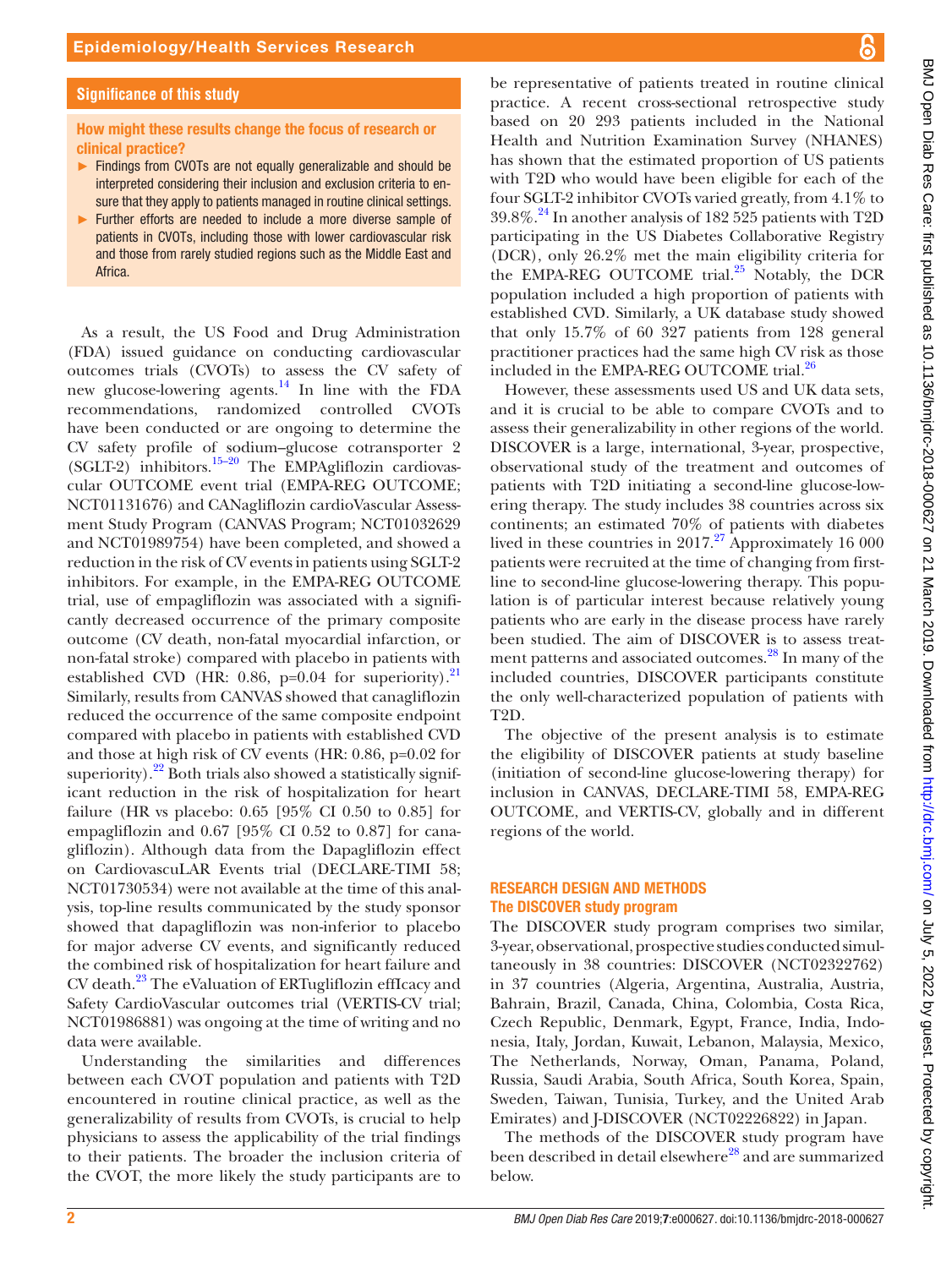#### Sites and investigators selection, and patient recruitment

Management of T2D was assessed in each participating country before the start of the study, using information from peer-reviewed articles, reports published by international healthcare organizations and insights from national experts, who acted as national coordinating investigators in each country. A diverse sample of sites (primary care centers or hospitals located in both rural and urban areas, and funded publicly or privately) and investigators (primary care physicians or specialists such as diabetologists and endocrinologists) that would match the results from the initial assessment as much as possible were invited to participate.<sup>[28 29](#page-9-6)</sup> The study protocol stated that participating physicians should invite consecutive eligible patients ([online supplementary table 1\)](https://dx.doi.org/10.1136/bmjdrc-2018-000627) to take part in the study. All participating patients provided signed informed consent.

#### Data collection

A standardized electronic case report form was used to collect DISCOVER data at baseline (initiation of secondline therapy); in Canada, Denmark, France, Norway, and Sweden, data were partially extracted from existing medical records or health registries and an abbreviated electronic case report form was used. Relevant information for the assessment of the eligibility of DISCOVER patients for CVOTs included patient characteristics (age, body mass index [BMI] and time since T2D diagnosis); clinical variables (glycated hemoglobin  $[HbA_{1c}]$  level, estimated glomerular filtration rate [eGFR], low-density lipoprotein cholesterol [LDL-C] level, high-density lipoprotein cholesterol [HDL-C] level, systolic blood pressure, and diastolic blood pressure); comorbidities (hypertension, hyperlipidemia, and chronic kidney disease [CKD]); history of macrovascular complications (coronary artery disease [coronary artery disease, angina, myocardial infarction, percutaneous coronary intervention, and coronary artery bypass grafting], cerebrovascular disease [stroke, transient ischemic attack, carotid artery stenting, and carotid endarterectomy], peripheral artery disease [history of peripheral artery disease including revascularization procedures, diabetic foot, and amputation], heart failure, and implantable cardioverter defibrillator use); smoking status; and use of comedications (lipid-lowering drugs and antihypertensive drugs).

In line with the observational nature of the DISCOVER study, clinical variables were collected in accordance with routine clinical practice at each site; data collection was not mandatory for any of the variables. Similarly, the assessment of comorbidities relied on the investigators' judgment and was not adjudicated. To ensure data quality and to identify any issues with data collection, records for at least 10% of participants at each site were randomly selected during monitoring visits, and data entered in the electronic case report form were compared with the source data (eg, original laboratory analysis reports).

#### Assessment of eligibility for CVOTs

Inclusion and exclusion criteria for CANVAS, DECLARE-TIMI 58, EMPA-REG OUTCOME, and VERTIS-CV have been described elsewhere<sup>15 18–20</sup>; the main inclusion and exclusion criteria used for comparison with the DISCOVER population in this analysis are summarized in [online supplementary table 2,](https://dx.doi.org/10.1136/bmjdrc-2018-000627) for patients with established CVD and patients with CV risk factors (but no established CVD), when applicable.

The DISCOVER variables and criteria used to assess eligibility for each CVOT are shown in [table](#page-3-0) 1. Not all variables required to assess eligibility for the CVOTs were collected in all DISCOVER patients. Therefore, only patients with data available for all the necessary variables to assess eligibility for all four CVOTs were included in the analysis: age, sex,  $HbA_{1c}$  level, BMI, time since diagnosis of T2D, information on comorbidities (CVD, CKD, hypertension, and hyperlipidemia), and information on the use of comedications (lipid-lowering drugs and antihypertensive drugs). Patients with missing data for eGFR, LDL-C level, HDL-C level, systolic blood pressure, or diastolic blood pressure were not excluded because physicians could record the presence of CKD, hyperlipidemia, and hypertension in sections dedicated to comorbidities in the electronic case report form.

Descriptive data are reported for DISCOVER patients with sufficient data, overall and for patients in the following predefined regions: Asia-Pacific (Australia, China, India, Indonesia, Japan, Malaysia, South Korea, and Taiwan); Latin America (Argentina, Brazil, Colombia, Costa Rica, Mexico, and Panama); Europe (Austria, Czech Republic, Denmark, France, Italy, The Netherlands, Norway, Poland, Russia, Spain, and Sweden); and the Middle East and Africa (Algeria, Bahrain, Egypt, Jordan, Kuwait, Lebanon, Oman, Saudi Arabia, South Africa, Tunisia, Turkey, and the United Arab Emirates). A sensitivity analysis was also conducted to compare the eligibility of patients in countries in which data were partially extracted from existing medical records or health registries with that of patients in all other countries, in which data were exclusively collected with the electronic case report form.

#### **RESULTS**

Of the 15 992 patients in the DISCOVER study, 11 385 (71.2%) had sufficient data to be included in the analysis; this proportion was similar across all studied regions (69.2%–74.3%; [table](#page-4-0) 2). The main reason for excluding patients from the analysis was missing  $HbA<sub>1c</sub>$  data (not reported in 20.1% of patients).

#### Baseline characteristics of DISCOVER patients included in the analysis

Patients included in the analysis were from different ethnic origins ([table](#page-5-0) 3); most patients were Asian (48.1%), Caucasian (27.5%), or Arabic (15.8%). Their mean age was 57.4 years and there were more men than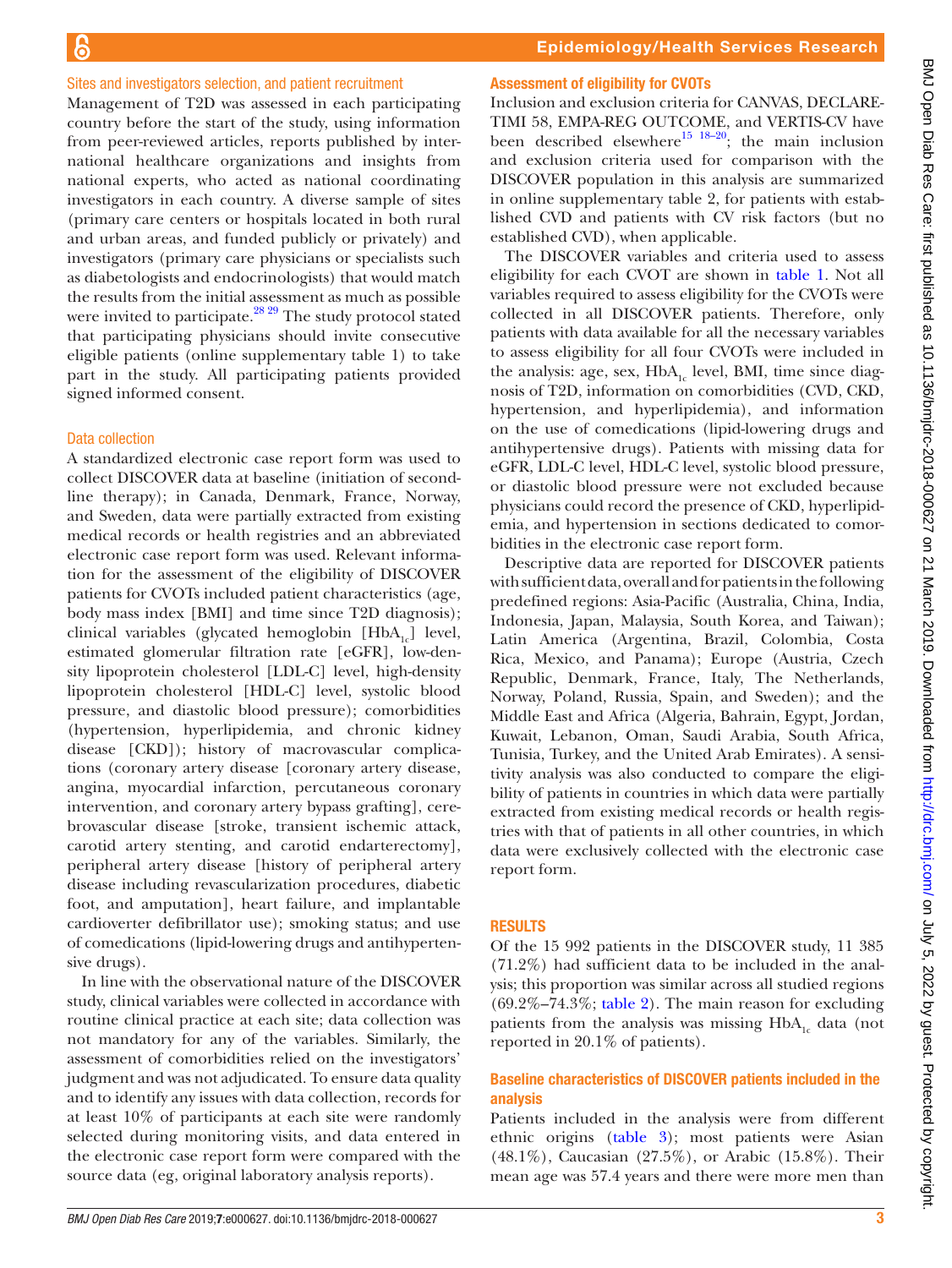#### <span id="page-3-0"></span>Table 1 Variables and criteria used to assess eligibility of patients in the DISCOVER study for inclusion in CANVAS, DECLARE-TIMI 58, EMPA-REG OUTCOME, and VERTIS-CV

| <b>Criterion</b>                                     | <b>CANVAS</b>                                                                                                                                                                                                                                                                                                                     | <b>DECLARE-TIMI 58</b>                                                                                                                                                                                                                                                                                                                                                                                                                            | <b>EMPA-REG OUTCOME VERTIS-CV</b>                                                                                                                                                                                                                  |                                                                                                                                                                                                        |  |  |  |  |  |
|------------------------------------------------------|-----------------------------------------------------------------------------------------------------------------------------------------------------------------------------------------------------------------------------------------------------------------------------------------------------------------------------------|---------------------------------------------------------------------------------------------------------------------------------------------------------------------------------------------------------------------------------------------------------------------------------------------------------------------------------------------------------------------------------------------------------------------------------------------------|----------------------------------------------------------------------------------------------------------------------------------------------------------------------------------------------------------------------------------------------------|--------------------------------------------------------------------------------------------------------------------------------------------------------------------------------------------------------|--|--|--|--|--|
| All patients                                         |                                                                                                                                                                                                                                                                                                                                   |                                                                                                                                                                                                                                                                                                                                                                                                                                                   |                                                                                                                                                                                                                                                    |                                                                                                                                                                                                        |  |  |  |  |  |
| $HbA_{1c}$ %                                         | $7.0 - 10.5$                                                                                                                                                                                                                                                                                                                      | $6.5 - 12.0$                                                                                                                                                                                                                                                                                                                                                                                                                                      | $7.0 - 10.0$                                                                                                                                                                                                                                       | $7.0 - 10.5$                                                                                                                                                                                           |  |  |  |  |  |
| <b>CKD history</b>                                   | Patients were excluded<br>if:<br>$\triangleright$ eGFR was reported<br>$m2$ .<br>$\triangleright$ Or if CKD was<br>marked as present<br>by the investigator.                                                                                                                                                                      | Patients were excluded if:<br>$\triangleright$ eGFR was reported and<br>$<$ 60 mL/min/1.73 m <sup>2</sup> .<br>and <30 mL/min/1.73 $\triangleright$ Or if CKD was marked<br>as present by the<br>investigator.                                                                                                                                                                                                                                    | Patients were excluded<br>if:<br>$\triangleright$ eGFR was reported<br>and $<$ 30 mL/min/1.73<br>$m2$ .<br>$\triangleright$ Or if CKD was<br>marked as present<br>by the investigator.                                                             | No exclusion criterion.                                                                                                                                                                                |  |  |  |  |  |
| BMI, $kg/m2$                                         | No criterion                                                                                                                                                                                                                                                                                                                      |                                                                                                                                                                                                                                                                                                                                                                                                                                                   |                                                                                                                                                                                                                                                    | ≥18.0                                                                                                                                                                                                  |  |  |  |  |  |
| Patients with CV risk factors but no established CVD |                                                                                                                                                                                                                                                                                                                                   |                                                                                                                                                                                                                                                                                                                                                                                                                                                   |                                                                                                                                                                                                                                                    |                                                                                                                                                                                                        |  |  |  |  |  |
| Age, years                                           | $\geq 50$                                                                                                                                                                                                                                                                                                                         | $>55$ (men), $>60$ (women)                                                                                                                                                                                                                                                                                                                                                                                                                        | NA.*                                                                                                                                                                                                                                               | NA.*                                                                                                                                                                                                   |  |  |  |  |  |
| CV risk factors                                      | At least two of the<br>following risk factors:<br>$\triangleright$ Dyslipidemia.<br>$-LDL-C \geq 154$ mg/<br>dL.<br>$-$ Or HDL-C $\leq$ 39<br>mg/dL.<br>- Or use of lipid-<br>lowering therapy.<br>- Or hyperlipidemia<br>marked as<br>present by<br>investigator.<br>Duration of diabetes<br>$\geq 10$ years.<br>Current smoker. | At least one of the following<br>risk factors:<br>Dyslipidemia.<br>$-$ LDL-C >130 mg/dL.<br>- Or use of lipid-<br>lowering therapy.<br>- Or hyperlipidemia<br>marked as present by<br>the investigator.<br>$\blacktriangleright$ Hypertension<br>$-$ SBP >140 mm Hg.<br>$-$ Or DBP $>90$ mm Hg.<br>- Or use of BP-lowering<br>therapy.<br>- Or hypertension<br>marked as present by<br>the investigator.<br>$\blacktriangleright$ Current smoker. | $NA.*$                                                                                                                                                                                                                                             | NA.*                                                                                                                                                                                                   |  |  |  |  |  |
| Patients with established CVD                        |                                                                                                                                                                                                                                                                                                                                   |                                                                                                                                                                                                                                                                                                                                                                                                                                                   |                                                                                                                                                                                                                                                    |                                                                                                                                                                                                        |  |  |  |  |  |
| Age, years                                           | $\geq 30$                                                                                                                                                                                                                                                                                                                         | $\geq 40$                                                                                                                                                                                                                                                                                                                                                                                                                                         | $\geq 18$                                                                                                                                                                                                                                          | $\geq 40$                                                                                                                                                                                              |  |  |  |  |  |
| CV history                                           | History of at least one<br>of the following:<br>$\blacktriangleright$ Angina<br>$\blacktriangleright$ CABG.<br>CAD.<br>Ischemic stroke.<br>HF.<br>$\blacktriangleright$ MI.<br>$\blacktriangleright$ PCI.                                                                                                                         | History of at least one of the History of at least one<br>following:<br>$\triangleright$ CABG<br>$\triangleright$ CAD.<br>$\blacktriangleright$ Carotid stenting.<br>Endarterectomy.<br>▶<br>Ischemic stroke.<br>▶<br>$\blacktriangleright$ Lower extremity<br>amputation.<br>$\triangleright$ MI.<br>$\blacktriangleright$ PAD.                                                                                                                  | of the following:<br>$\blacktriangleright$ Angina.<br>$\blacktriangleright$ CABG.<br>CAD.<br>Ischemic or<br>hemorrhagic stroke.<br>$\blacktriangleright$ Lower extremity<br>amputation.<br>$\blacktriangleright$ MI.<br>$\blacktriangleright$ PAD. | History of at least one<br>of the following:<br>$\blacktriangleright$ Angina.<br>$\triangleright$ CABG.<br>CAD.<br>Ischemic stroke.<br>MI.<br>$\blacktriangleright$ PAD.<br>$\blacktriangleright$ PCI. |  |  |  |  |  |

\*No patients without established CVD in EMPA-REG OUTCOME and VERTIS-CV.

BMI, body mass index; BP, blood pressure; CABG, coronary artery bypass graft; CAD, coronary artery disease; CKD, chronic kidney disease; CV, cardiovascular; CVD, cardiovascular disease; DBP, diastolic blood pressure; eGFR, estimated glomerular filtration rate; HbA<sub>1c</sub>, glycated hemoglobin; HDL-C, high-density lipoprotein cholesterol; HF, heart failure; LDL-C, low-density lipoprotein cholesterol; MI, myocardial infarction; NA, not applicable; PAD, peripheral artery disease; PCI, percutaneous coronary intervention; SBP, systolic blood pressure.

► PCI.

women (56.1% vs 43.9%). The mean  $HbA<sub>1c</sub>$  level was 8.3% and the mean BMI was 29.1 kg/m<sup>2</sup>. Overall, hypertension, hyperlipidemia, CKD, and macrovascular complications were recorded by the investigators as present in

51.8%, 49.7%, 5.6%, and 14.4% of patients, respectively. Lipid-lowering drugs and antihypertensive drugs were being used by 48.9% and 50.5% of patients, respectively. Of note, the prevalence of macrovascular complications

► PCI.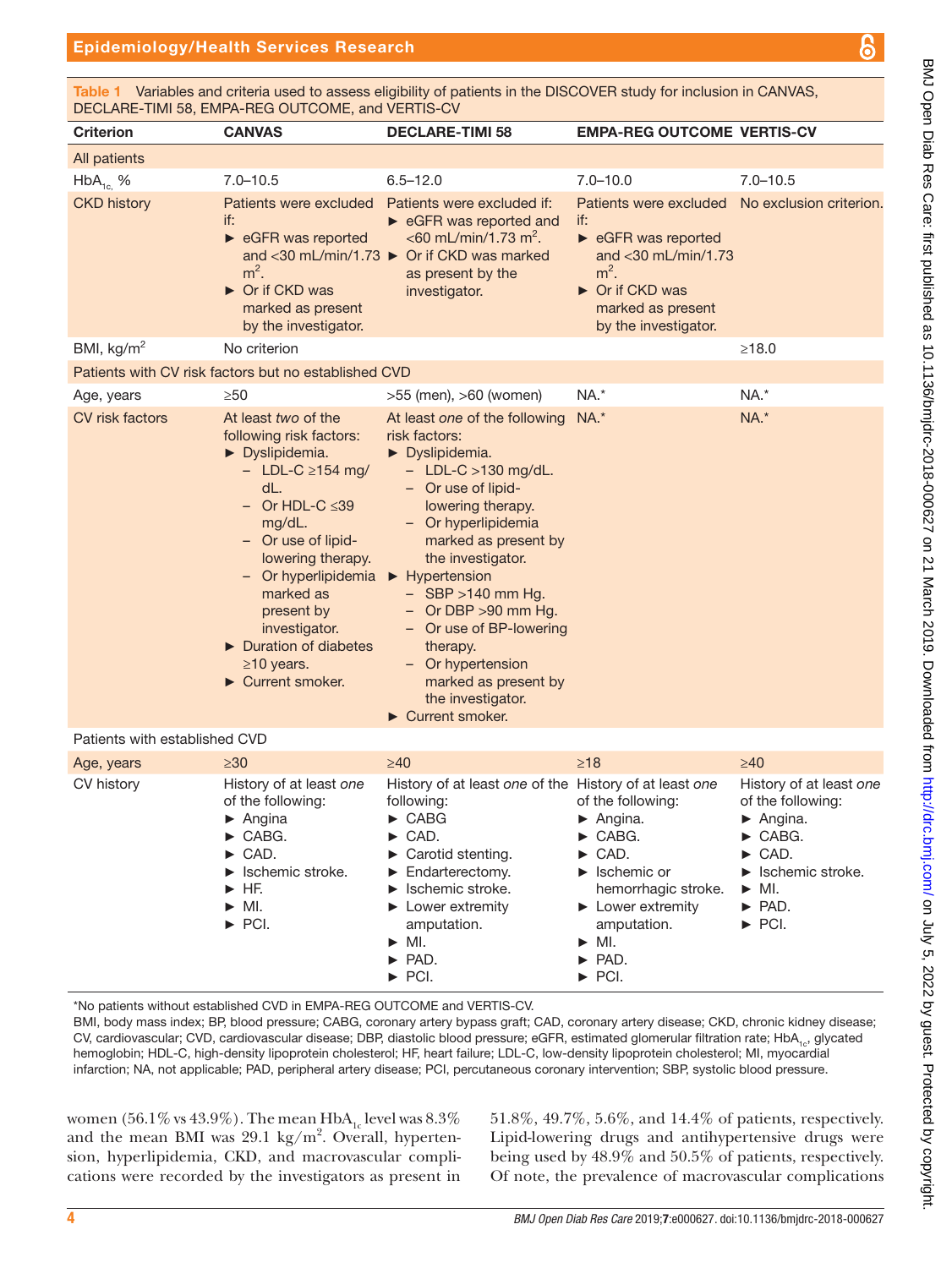<span id="page-4-0"></span>Availability of data used to assess the eligibility of patients in the DISCOVER study for CANVAS, DECLARE-TIMI 58, EMPA-REG OUTCOME, and VERTIS-CV, overall and by region

|                                    | <b>Overall</b> | <b>Asia-Pacific</b> | <b>Europe</b> | <b>Latin America</b> | <b>Middle East and</b><br><b>Africa</b> |
|------------------------------------|----------------|---------------------|---------------|----------------------|-----------------------------------------|
|                                    | N=15 992       | $n = 7517$          | $n = 2943$    | $n = 1616$           | $n = 3530$                              |
| Age                                | 15 992 (100.0) | 7517 (100.0)        | 2943 (100.0)  | 1616 (100.0)         | 3530 (100.0)                            |
| Sex                                | 15 988 (100.0) | 7517 (100.0)        | 2939 (99.9)   | 1616 (100.0)         | 3530 (100.0)                            |
| $HbA_{1c}$                         | 12 784 (79.9)  | 5738 (73.4)         | 2506 (85.2)   | 125(77.4)            | 3009(85.2)                              |
| BMI                                | 14 757 (92.3)  | 7084 (94.2)         | 2747 (93.3)   | 1251 (77.4)          | 3126 (88.6)                             |
| <b>Smoking status</b>              | 15 600 (97.5)  | 7362 (97.9)         | 2843 (96.6)   | 1584 (98.0)          | 3431 (97.2)                             |
| Information on comedication use    | 15 992 (100.0) | 7517 (100.0)        | 2943 (100.0)  | 1616 (100.0)         | 3530 (100.0)                            |
| Information on comorbidities*      |                |                     |               |                      |                                         |
| Hypertension                       | 15 971 (99.9)  | 7517 (100.0)        | 2922 (99.3)   | 1616 (100.0)         | 3530 (100.0)                            |
| Hyperlipidemia                     | 15 971 (99.9)  | 7517 (100.0)        | 2922 (99.3)   | 1616 (100.0)         | 3530 (100.0)                            |
| <b>CKD</b>                         | 15 971 (99.9)  | 7517 (100.0)        | 2922 (99.3)   | 1616 (100.0)         | 3530 (100.0)                            |
| CVD <sup>+</sup>                   | 15 947 (99.7)  | 7517 (100.0)        | 2898 (98.5)   | 1616 (100.0)         | 3530 (100.0)                            |
| eGFR                               | 8782 (54.9)    | 4267 (56.8)         | 1754 (59.6)   | 732 (45.3)           | 2013 (57.0)                             |
| LDL-C                              | 8765 (54.8)    | 4226 (56.2)         | 1693 (57.5)   | 715 (44.2)           | 1871 (53.0)                             |
| HDL-C                              | 8786 (54.9)    | 4150 (55.2)         | 1739 (59.1)   | 792 (49.0)           | 1833 (51.9)                             |
| <b>SBP</b>                         | 15 252 (95.4)  | 7299 (97.1)         | 2778 (94.4)   | 1539 (95.2)          | 3259 (92.3)                             |
| <b>DBP</b>                         | 15 239 (95.3)  | 7289 (97.0)         | 2778 (94.4)   | 1539 (95.2)          | 3256 (92.2)                             |
| Patients included in the analysist | 11 385 (71.2)  | 5206 (69.2)         | 2174 (73.9)   | 1161 (71.8)          | 2624 (74.3)                             |

Data are reported as n (%) for patients with available data.

\*Marked as present or not present by the investigator in the electronic case report form.

†Composite of coronary heart disease, cerebrovascular disease, peripheral artery disease, heart failure, and implantable cardioverter defibrillator use.

‡Patients with available information on age, sex, HbA<sub>1c</sub>, BMI, smoking status, comedication use, and comorbidities.

BMI, body mass index; CKD, chronic kidney disease; CVD, cardiovascular disease; DBP, diastolic blood pressure; eGFR, estimated glomerular filtration rate; HbA<sub>1c</sub>, glycated hemoglobin; HDL-C, high-density lipoprotein cholesterol; LDL-C, low-density lipoprotein cholesterol; SBP, systolic blood pressure.

varied substantially across regions (9.8%–28.9%); it was highest in Europe and lowest in the Asia-Pacific region. Similarly, the proportions of patients using lipid-lowering drugs and antihypertensive drugs were higher in Europe than in other regions (55.9% vs 45.7%–49.9% and 69.7% vs  $44.1\% - 57.4\%$ , respectively).

Some characteristics of DISCOVER patients included in the analysis were substantially different from those of the patients enrolled in the CVOTs ([online supplemen](https://dx.doi.org/10.1136/bmjdrc-2018-000627)[tary table 3\)](https://dx.doi.org/10.1136/bmjdrc-2018-000627).[17 19 30 31](#page-8-7) DISCOVER patients were younger than those enrolled in the four CVOTs (mean age: 57.4 years vs 63.1–64.4 years), fewer had a history of CVD  $(14.4\% \text{ vs } 40.6\% - 99.2\%)$ , and fewer received antihypertensive drugs (50.5% vs 79.8%–94.4%). DISCOVER also included a larger proportion of women than the CVOTs (43.9% vs 28.5%–37.4%). Of note, DISCOVER patients were from more diverse geographic origins than patients in the CVOTs; the majority of DISCOVER patients were from the Asia-Pacific region (45.7%), and the Middle East and Africa (23.0%), whereas the CVOTs mainly enrolled patients from Europe (20.0%–44.5%) and North America (24.0%–41.0%). Some countries from the Middle East and Africa included in DISCOVER (Algeria,

Bahrain, Egypt, Jordan, Kuwait, Lebanon, Oman, Saudi Arabia, Tunisia, and the United Arab Emirates) were not represented in any of the four CVOTs.

#### Eligibility of DISCOVER patients for CVOTs

The proportions of DISCOVER patients eligible for each CVOT using the criteria in [table](#page-3-0) 1 are shown in [figure](#page-6-0) 1, overall and by region. Overall, DECLARE-TIMI 58 was the most inclusive of the four trials, with 40.5% (4611/11 385) of DISCOVER patients being eligible. Of these eligible patients, 20.3% (938/4611) had established CVD and 79.7% (3673/4611) had CV risk factors but no established CVD. CANVAS was the second most inclusive CVOT with 19.9% (2260/11 385) of DISCOVER patients being eligible. Of these eligible patients, 37.5% (848/2260) had established CVD and 62.5% (1412/2260) had CV risk factors but no established CVD. EMPA-REG OUTCOME and VERTIS-CV only included patients with established CVD and eligibility of DISCOVER patients was substantially lower (7.1% [803/11 385] and 7.2% [815/11 385], respectively) than for the other two trials.

Results were consistent across all studied regions, with DECLARE-TIMI 58 being the most inclusive, followed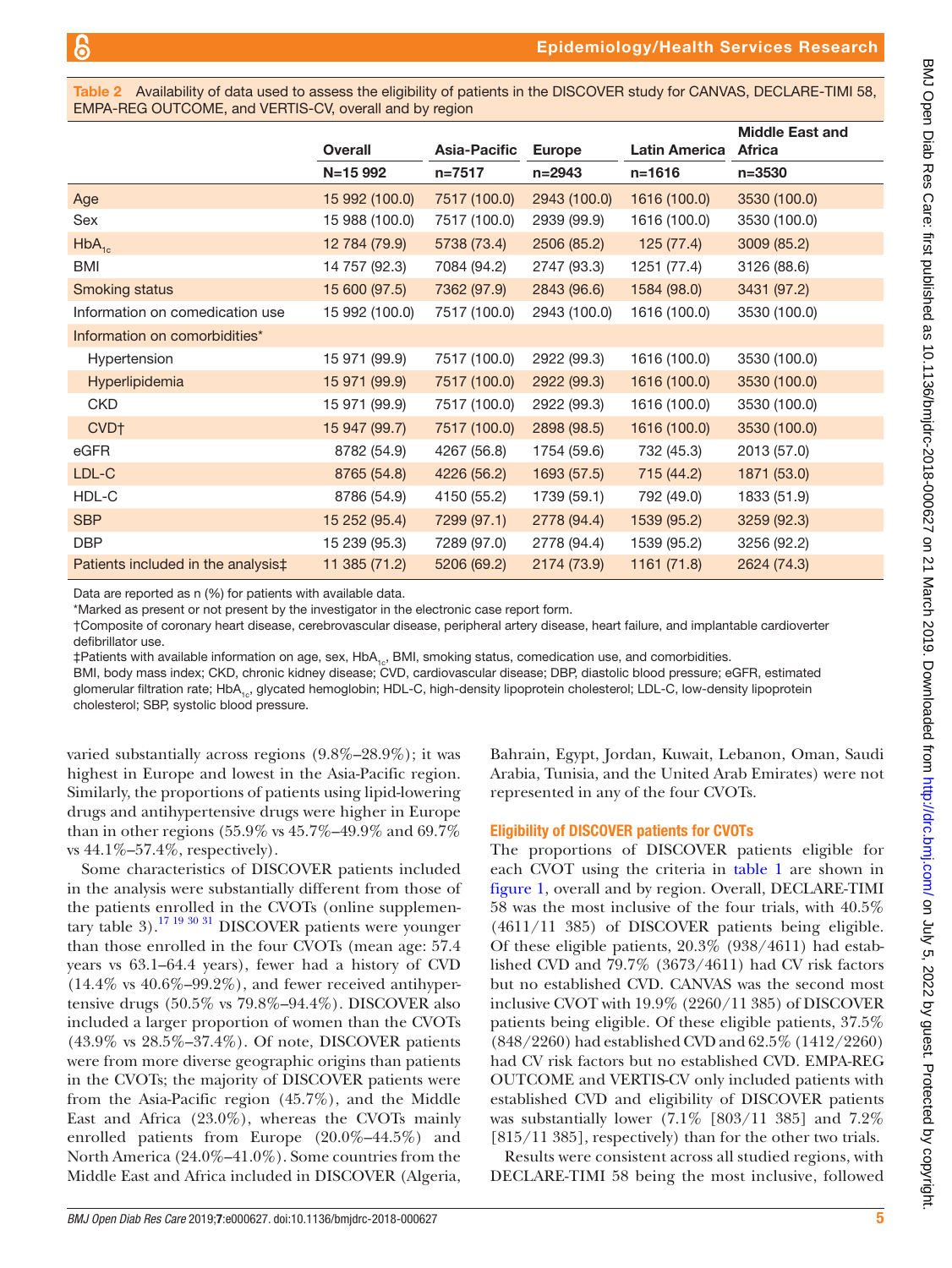### Epidemiology/Health Services Research

<span id="page-5-0"></span>

| Baseline characteristics of DISCOVER patients included in the analysis<br>Table 3 |                          |                            |               |                                    |                                         |  |  |  |
|-----------------------------------------------------------------------------------|--------------------------|----------------------------|---------------|------------------------------------|-----------------------------------------|--|--|--|
|                                                                                   | <b>Total</b><br>N=11 385 | Asia-Pacific<br>$n = 5206$ | Europe n=2174 | <b>Latin America</b><br>$n = 1161$ | <b>Middle East and</b><br>Africa n=2624 |  |  |  |
| Men                                                                               | 6387 (56.1)              | 3037 (58.3)                | 1212 (55.7)   | 538 (46.3)                         | 1459 (55.6)                             |  |  |  |
| Self-reported<br>ethnicity                                                        |                          |                            |               |                                    |                                         |  |  |  |
| Caucasian                                                                         | 3004 (27.5)              | 122(2.3)                   | 1839 (94.5)   | 390 (33.7)                         | 644 (24.6)                              |  |  |  |
| <b>Black</b>                                                                      | 122(1.1)                 | 1(0.0)                     | 7(0.4)        | 58 (5.0)                           | 54(2.1)                                 |  |  |  |
| Asian                                                                             | 5269 (48.1)              | 5069 (97.4)                | 15(0.8)       | 7(0.6)                             | 175(6.7)                                |  |  |  |
| Hispanic                                                                          | 612(5.6)                 | 1(0.0)                     | 7(0.4)        | 603 (52.1)                         | 1(0.0)                                  |  |  |  |
| Arabic                                                                            | 1734 (15.8)              | 2(0.0)                     | 7(0.4)        | 2(0.2)                             | 1722 (65.8)                             |  |  |  |
| Mixed                                                                             | 100 (0.9)                | 1(0.0)                     | 3(0.2)        | 89 (7.7)                           | 7(0.3)                                  |  |  |  |
| Other                                                                             | 103(0.9)                 | 9(0.2)                     | 68 (3.5)      | 9(0.8)                             | 16(0.6)                                 |  |  |  |
| Missing                                                                           | 442                      | 1                          | 228           | 3                                  | 5                                       |  |  |  |
| Age, mean (SD),<br>years                                                          | 57.4(12.1)               | 56.5 (12.4)                | 63.1 (10.6)   | 58.5 (11.4)                        | 54.1 (10.8)                             |  |  |  |
| $HbA_{1c}$ , mean (SD),<br>℅                                                      | 8.3(1.7)                 | 8.3(1.7)                   | 8.0(1.5)      | 8.5(1.9)                           | 8.6(1.6)                                |  |  |  |
| BMI, mean (SD),<br>kg/m <sup>2</sup>                                              | 29.1(5.9)                | 26.7(4.8)                  | 31.9(6.1)     | 30.4(5.5)                          | 31.0(5.8)                               |  |  |  |
| Time since T2D<br>diagnosis, mean<br>(SD), years                                  | 5.6(5.2)                 | 5.0(5.0)                   | 6.5(5.3)      | 6.5(6.1)                           | 6.0(5.2)                                |  |  |  |
| <b>Tobacco smoking</b>                                                            |                          |                            |               |                                    |                                         |  |  |  |
| Non-smoker                                                                        | 7596 (66.7)              | 3548 (68.1)                | 1281 (58.9)   | 750 (64.6)                         | 1878 (71.6)                             |  |  |  |
| Ex-smoker                                                                         | 1990 (17.5)              | 808 (15.5)                 | 515 (23.7)    | 305 (26.3)                         | 329 (12.5)                              |  |  |  |
| Current smoker                                                                    | 1799 (15.8)              | 850 (16.3)                 | 378 (17.4)    | 106(9.1)                           | 417 (15.9)                              |  |  |  |
| Comorbidities*                                                                    |                          |                            |               |                                    |                                         |  |  |  |
| Hypertension                                                                      | 5899 (51.8)              | 2406 (46.2)                | 1569 (72.2)   | 670 (57.7)                         | 1103 (42.0)                             |  |  |  |
| Hyperlipidemia                                                                    | 5658 (49.7)              | 2549 (49.0)                | 1344 (61.8)   | 576 (49.6)                         | 1032 (39.3)                             |  |  |  |
| <b>CKD</b>                                                                        | 634 (5.6)                | 326 (6.3)                  | 186 (8.6)     | 48 (4.1)                           | 53(2.0)                                 |  |  |  |
| Macrovascular<br>complication(s)+                                                 | 1634 (14.4)              | 512 (9.8)                  | 628 (28.9)    | 174 (15.0)                         | 289 (11.0)                              |  |  |  |
| Use of<br>comedication                                                            |                          |                            |               |                                    |                                         |  |  |  |
| Lipid-lowering<br>drugs                                                           | 5568 (48.9)              | 2459 (47.2)                | 1215 (55.9)   | 579 (49.9)                         | 1200 (45.7)                             |  |  |  |
| Antihypertensive<br>drugs                                                         | 5755 (50.5)              | 2297 (44.1)                | 1515 (69.7)   | 666 (57.4)                         | 1156 (44.1)                             |  |  |  |

Data are reported as n (%) unless otherwise stated. The numbers of patients with missing data are reported for relevant variables; data were available for all patients for all other variables in the table. Percentages were calculated for all patients with data.

\*Marked as present by the investigator in the electronic case report form.

†Composite of coronary heart disease, cerebrovascular disease, peripheral artery disease, heart failure, and implantable cardioverter defibrillator use.

BMI, body mass index; CKD, chronic kidney disease; HbA<sub>1c</sub> glycated hemoglobin; T2D, type 2 diabetes.

by CANVAS, VERTIS-CV, and EMPA-REG OUTCOME in all regions. The proportions of patients eligible for each CVOT were highest in Europe and lowest in the Asia-Pacific region. Findings from the sensitivity analysis were also consistent with the overall results. However, the proportions of eligible patients for the four CVOTs were slightly higher in countries that used

a mixed approach to data collection (data extraction from existing databases and abbreviated electronic case report form) than in the other countries ([online](https://dx.doi.org/10.1136/bmjdrc-2018-000627) [supplementary figure 1\)](https://dx.doi.org/10.1136/bmjdrc-2018-000627). This is attributable to the fact that most of the DISCOVER countries that used existing databases are European countries, in which the prevalence of macrovascular complications was higher than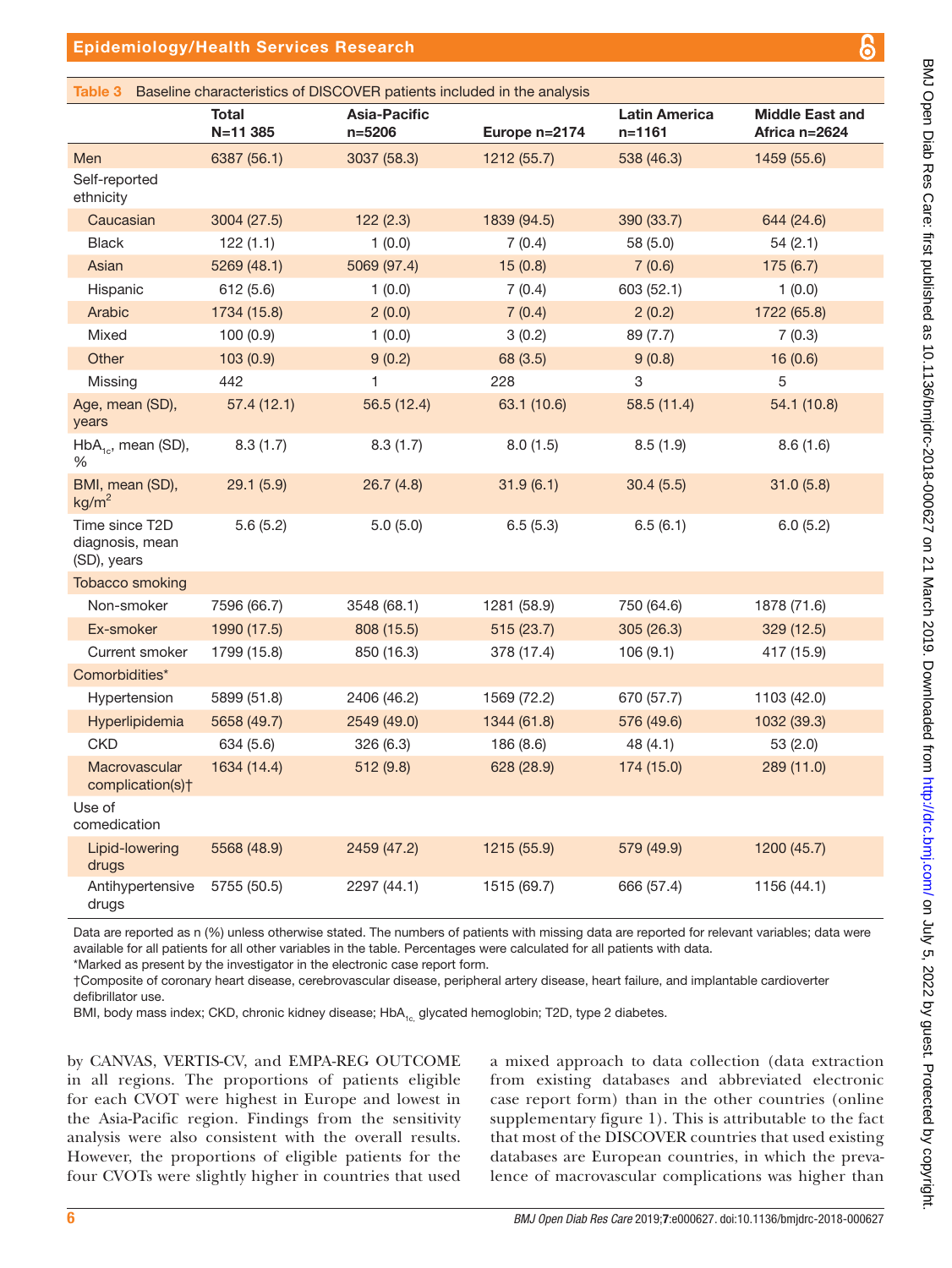

Figure 1 Estimated proportions of DISCOVER patients who would have been eligible for CANVAS, DECLARE-TIMI 58, EMPA-REG OUTCOME, and VERTIS-CV. CV, cardiovascular, CVD, cardiovascular disease.

in countries from other regions, regardless of the data collection method. $32$ 

Overall, 54.6% of DISCOVER patients were not eligible for any of the four CVOTs (across-region range: 35.3%– 62.0%; data not shown), and only 6.2% were eligible for all four CVOTs (across-region range: 4.1%–12.4%; data not shown).

#### **DISCUSSION**

In this cross-sectional analysis, the eligibility of DISCOVER patients varied greatly across the four SGLT-2 inhibitor CVOTs. In line with the results of the previous assessment of the NHANES population, $^{24}$  DECLARE-TIMI 58 was the most inclusive trial, with an estimated 40.5% of DISCOVER patients eligible, followed by CANVAS, with an estimated 19.9% of DISCOVER patients eligible. Relatively low estimates for the proportions of eligible

<span id="page-6-0"></span>DISCOVER patients for EMPA-REG OUTCOME (7.1%) and VERTIS-CV (7.2%) are largely explained by the fact that these trials only included patients with established CVD.

It is therefore unknown whether the results from EMPA-REG OUTCOME and VERTIS-CV are applicable to most patients encountered in routine clinical practice. Indeed, the observational CVD-REAL study suggests that, as a class, SGLT-2 inhibitors provide CV benefits in patients with and without established CVD,<sup>33-35</sup> which indicates that CVOTs should not be conducted exclusively in patients with CVD and need to be complemented by other data. This is also illustrated by the observation that more than half of the DISCOVER patients were not eligible for any of the four CVOTs.

Like DECLARE-TIMI 58, CANVAS included both patients with established CVD and patients with CV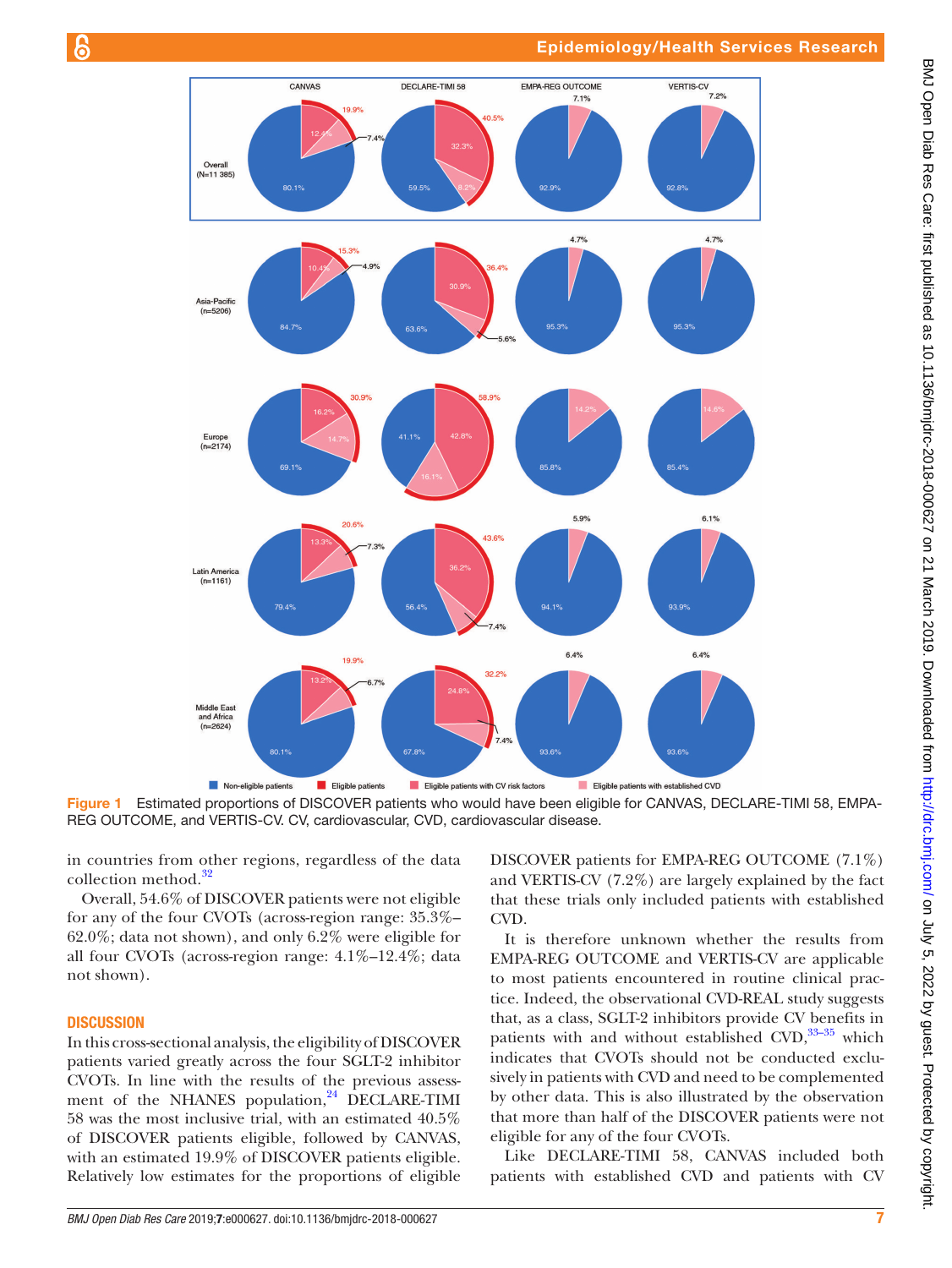risk factors but no established CVD. The difference in eligibility of DISCOVER patients for these two trials is a result of more stringent entry criteria for CANVAS than for DECLARE-TIMI 58. For example, the  $HbA<sub>1c</sub>$ range for inclusion was narrower in CANVAS than in DECLARE-TIMI 58 (7.0%–10.5% vs 6.5%–12.0%). In addition, patients had to have at least two CV risk factors to be eligible for CANVAS, but only one to be eligible for DECLARE-TIMI 58. Conversely, patients with an eGFR between 30 and 60 mL/min/1.73  $m^2$  could be included in CANVAS, but not in DECLARE-TIMI 58.

Results were consistent across all studied regions and DECLARE-TIMI 58 remained the most inclusive CVOT. However, the proportion of DISCOVER patients eligible for each CVOT varied substantially across regions, which is mainly explained by the differing prevalence of macrovascular complications [\(table](#page-5-0) 3). The higher the prevalence of macrovascular complications, the higher the proportion of patients eligible for CVOTs. The results from this analysis of DISCOVER patients were also consistent with the previous analysis based on the NHANES population, which showed that DECLARE-TIMI 58 was the most inclusive CVOT with 39.8% of patients being eligible.<sup>[24](#page-9-2)</sup> However, the proportions of patients from the DCR and the DISCOVER populations who were eligible for EMPA-REG OUTCOME were substantially different (26.2% and 7.1%, respectively). $25$  This is explained by the fact that most sites providing data to the DCR at the time of the analysis were cardiology practices, which are likely to manage patients with established CVD. Indeed, 52.9% of DCR patients for whom  $HbA_{1c}$  data were available had established CVD. In contrast, 14.4% of the DISCOVER patients included in the present analysis had a recorded history of macrovascular complications. Results from the DISCOVER, NHANES, and DCR populations should be compared with caution because, in addition to the population differences mentioned above, the analyses used different criteria to assess patients' eligibility for CVOTs. Of note, the study on the DCR population only used key criteria to assess eligibility for EMPA-REG OUTCOME  $(218 \text{ years of age}, \text{HbA}_1 \text{ level})$ between  $7.0\%$  and  $10.0\%$ , and established CVD).<sup>25</sup> In contrast, the study on the NHANES population and the present assessment of the DISCOVER population used a very similar approach based on more detailed inclusion criteria. However, the presence of comorbidities was assessed in different ways. In the DISCOVER study, the assessment of comorbidities relied on the investigators' judgment, whereas in the NHANES study it relied on asking the patients simple questions about their medical history.<sup>[24](#page-9-2)</sup>

#### Strengths and limitations

The DISCOVER study program includes a large and diverse sample of patients with T2D from 38 countries, thus providing results that complement those obtained from US and UK databases. Of note, DISCOVER

includes 10 countries in the Middle East and Africa, which were not represented in any of the CVOTs. The comprehensive DISCOVER electronic case report form used for data collection provided the necessary information to assess eligibility for a large proportion of patients and allowed comparisons across regions.[28](#page-9-6) However, this analysis only used key inclusion and exclusion criteria from the four CVOTs, which may have led to an overestimation or underestimation of the numbers of eligible patients. Similarly, DISCOVER variables were matched as closely as possible to CVOT enrollment criteria but were not always identical, which may decrease the accuracy of the reported estimates.

In line with the observational nature of DISCOVER, data collection reflects routine clinical practice: the protocol did not mandate any laboratory tests or adjudication of events. As such, some DISCOVER patients could not be included in the analysis because key data were not reported. For example,  $HbA_1$  levels were not recorded for 20.1% of the DISCOVER patients because alternative measures of blood glucose levels were routinely used instead at some sites; 55.2% of patients without a recorded HbA<sub>1</sub> level had a measurement of fasting plasma glucose (data not shown). For some patients, comorbidities were marked as present by the physician without recorded laboratory test result evidence (eg, hyperlipidemia marked as present without recorded values for LDL-C and/or HDL-C).

It should also be noted that the DISCOVER population is not representative of the general population of patients with T2D because it only included patients who were initiating a second-line glucose-lowering therapy. Although it is inherently difficult to achieve a representative sample in a large, international, observational study such as DISCOVER, efforts made at the start of the study to reach this goal resulted in the inclusion of a heterogeneous patient population from clinical settings with diverse characteristics in most participating countries; $^{28\,29}$  overall, sex and ethnicity distributions were in line with those of the general population of patients with diabetes.<sup>[29](#page-9-9)</sup> DISCOVER patients also constitute the best-characterized, contemporary population of patients with T2D in many participating countries, which allows comparisons of findings between different regions.

#### **CONCLUSION**

In a large, global population of patients with T2D initiating a second-line glucose-lowering therapy covering countries and regions not previously studied, DECLARE-TIMI 58 was the most inclusive of all four ongoing or completed SGLT-2 inhibitor CVOTs, globally and in the four predefined regions. These results are in line with and complement previous findings from US and UK databases. The high proportion of DISCOVER patients not eligible for any of the four CVOTs studied here also suggests that further research is required to assess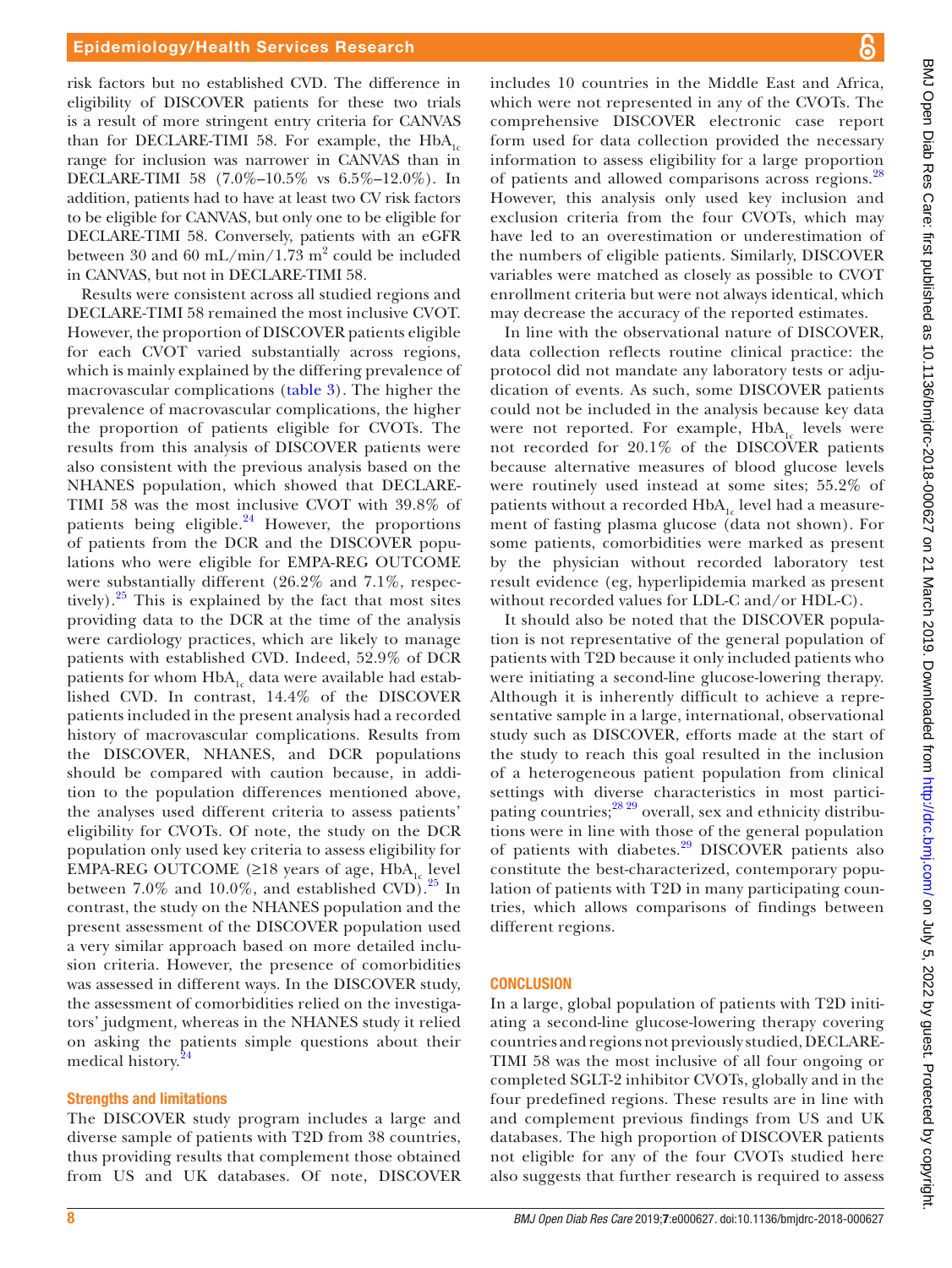# Epidemiology/Health Services Research

the CV benefits of SGLT-2 inhibitors in a wider population, including patients at lower CV risk. Indeed, realworld evidence studies such as CVD-REAL suggest that patients with a lower CV risk could benefit from treatment with SGLT-2 inhibitors. The different proportions of DISCOVER patients eligible for CVOTs across regions also highlight the differences in healthcare between countries, and therefore the need to include less frequently studied countries in future research, such as those in the Middle East and Africa.

#### Author affiliations

1 Oxford PharmaGenesis, Oxford, UK

- <sup>2</sup>AstraZeneca, Cambridge, UK
- 3 Institute of Environmental Medicine, Karolinska Institute, Stockholm, Sweden
- 4 Peking University People's Hospital, Beijing, China
- 5 Diabetes Research Centre, University of Leicester, Leicester, UK

<sup>6</sup>AstraZeneca, Madrid, Spain

<sup>7</sup>Saint Luke's Mid America Heart Institute, Kansas City, Missouri, USA

8 AstraZeneca, Gaithersburg, Maryland, USA

<sup>9</sup>AstraZeneca, Luton, UK

Acknowledgements The authors would like to thank all DISCOVER, CANVAS, DECLARE-TIMI 58, EMPA-REG OUTCOME, and VERTIS-CV patients and investigators. Editorial support was provided by Oxford PharmaGenesis, Oxford, UK and was funded by AstraZeneca.

Contributors The proposal for the analysis was developed by SP and FS and reviewed by all authors. The general content of the manuscript was agreed upon by all authors. The statistical analysis was conducted by FT. The first draft of the manuscript was developed by SP and critically reviewed by all authors. All authors approved the final version of the manuscript before its submission. An AstraZeneca team reviewed the manuscript during its development and could make suggestions. However, the final content was determined by the authors. SP is the guarantor of this work.

Funding The DISCOVER and DECLARE-TIMI 58 studies are funded by AstraZeneca. The CANVAS study is funded by Janssen. The EMPA-REG OUTCOME study is funded by Boehringer Ingelheim and Eli Lilly. The VERTIS-CV study is funded by Merck Sharp & Dohme and Pfizer.

Competing interests SP is an employee of Oxford PharmaGenesis. PF, JM, EW, and FS are employees of AstraZeneca. NH is a former employee of AstraZeneca. LJ has received honoraria from AstraZeneca, Bayer, Boehringer Ingelheim, Bristol-Myers Squibb, Eli Lilly, Merck Sharp & Dohme, Novartis, Novo Nordisk, Roche, Sanofi, and Takeda, and research support from AstraZeneca, Bristol-Myers Squibb, Eli Lilly, Merck Sharp & Dohme, Novartis, Roche, and Sanofi. KK has received honoraria from AstraZeneca, Boehringer Ingelheim, Eli Lilly, Janssen, Merck Sharp & Dohme, Novartis, Novo Nordisk, Roche, and Sanofi, and research support from AstraZeneca, Boehringer Ingelheim, Eli Lilly, Janssen, Merck Sharp & Dohme, Novartis, Novo Nordisk, Roche, and Sanofi, and also acknowledges support from the National Institute for Health Research Collaboration for Leadership in Applied Health Research and Care – East Midlands (NIHR CLAHRC – EM) and the National Institute for Health Research (NIHR) Leicester Biomedical Research Centre. FT is an employee of the Mid America Heart Institute, which received institutional funding from AstraZeneca.

#### Patient consent for publication Not required.

Ethics approval The DISCOVER study protocol was approved by the appropriate clinical research ethics committees in each participating country and by the relevant institutional review boards at each site. The protocol complies with the Declaration of Helsinki, the International Conference on Harmonization on Good Clinical Practice, and the local regulations for clinical research.

Provenance and peer review Not commissioned; externally peer reviewed.

Data sharing statement DISCOVER data underlying the findings described in this manuscript may be obtained in accordance with AstraZeneca's data sharing policy described at [https://astrazenecagrouptrials.pharmacm.com/ST/Submission/](https://astrazenecagrouptrials.pharmacm.com/ST/Submission/Disclosure) [Disclosure](https://astrazenecagrouptrials.pharmacm.com/ST/Submission/Disclosure)

**Open access** This is an open access article distributed in accordance with the Creative Commons Attribution Non Commercial (CC BY-NC 4.0) license, which permits others to distribute, remix, adapt, build upon this work non-commercially, and license their derivative works on different terms, provided the original work is properly cited, appropriate credit is given, any changes made indicated, and the use is non-commercial. See: <http://creativecommons.org/licenses/by-nc/4.0/>.

#### **References**

- <span id="page-8-0"></span>1. American Diabetes Association. Standards of medical care in diabetes 2019. In: *Diabetes care*. 2017:40: S1–129.
- 2. Fowler MJ. Microvascular and macrovascular complications of diabetes. *[Clinical Diabetes](http://dx.doi.org/10.2337/diaclin.26.2.77)* 2008;26:77–82.
- <span id="page-8-1"></span>3. Patel A, MacMahon S, Chalmers J, *et al*. Intensive blood glucose control and vascular outcomes in patients with type 2 diabetes. *[N](http://dx.doi.org/10.1056/NEJMoa0802987)  [Engl J Med](http://dx.doi.org/10.1056/NEJMoa0802987)* 2008;358:2560–72.
- 4. Holman RR, Paul SK, Bethel MA, *et al*. 10-year follow-up of intensive glucose control in type 2 diabetes. *[N Engl J Med](http://dx.doi.org/10.1056/NEJMoa0806470)* 2008;359:1577–89.
- 5. King P, Peacock I, Donnelly R. The UK prospective Diabetes Study (UKPDS): clinical and therapeutic implications for type 2 diabetes. *[Br](http://dx.doi.org/10.1046/j.1365-2125.1999.00092.x)  [J Clin Pharmacol](http://dx.doi.org/10.1046/j.1365-2125.1999.00092.x)* 1999;48:643–8.
- 6. Ohkubo Y, Kishikawa H, Araki E, *et al*. Intensive insulin therapy prevents the progression of diabetic microvascular complications in Japanese patients with non-insulin-dependent diabetes mellitus: a randomized prospective 6-year study. *[Diabetes Res Clin Pract](http://dx.doi.org/10.1016/0168-8227(95)01064-K)* 1995;28:103–17.
- 7. Stratton IM, Adler AI, Neil HA, *et al*. Association of glycaemia with macrovascular and microvascular complications of type 2 diabetes (UKPDS 35): prospective observational study. *[BMJ](http://dx.doi.org/10.1136/bmj.321.7258.405)* 2000;321:405–12.
- <span id="page-8-2"></span>8. Kelly TN, Bazzano LA, Fonseca VA, *et al*. Systematic review: glucose control and cardiovascular disease in type 2 diabetes. *[Ann Intern](http://dx.doi.org/10.7326/0003-4819-151-6-200909150-00137)  [Med](http://dx.doi.org/10.7326/0003-4819-151-6-200909150-00137)* 2009;151:394–403.
- 9. Hemmingsen B, Lund SS, Gluud C, *et al*. Intensive glycaemic control for patients with type 2 diabetes: systematic review with metaanalysis and trial sequential analysis of randomised clinical trials. *[BMJ](http://dx.doi.org/10.1136/bmj.d6898)* 2011;343:d6898.
- <span id="page-8-3"></span>10. Gerstein HC, Miller ME, *et al*. Effects of intensive glucose lowering in type 2 diabetes. *[N Engl J Med](http://dx.doi.org/10.1056/NEJMoa0802743)* 2008;358:2545–59.
- 11. Hiatt WR, Kaul S, Smith RJ. The cardiovascular safety of diabetes drugs--insights from the rosiglitazone experience. *[N Engl J Med](http://dx.doi.org/10.1056/NEJMp1309610)* 2013;369:1285–7.
- 12. Lincoff AM, Wolski K, Nicholls SJ, *et al*. Pioglitazone and risk of cardiovascular events in patients with type 2 diabetes mellitus: a meta-analysis of randomized trials. *[JAMA](http://dx.doi.org/10.1001/jama.298.10.1180)* 2007;298:1180–8.
- 13. Sardar P, Udell JA, Chatterjee S, *et al*. Effect of intensive versus standard blood glucose control in patients with type 2 diabetes mellitus in different regions of the world: systematic review and meta-analysis of randomized controlled trials. *[J Am Heart Assoc](http://dx.doi.org/10.1161/JAHA.114.001577)* 2015;4:e001577.
- <span id="page-8-4"></span>14. Food and Drug Administration. Guidance for industry diabetes mellitus – evaluating cardiovascular risk in new antidiabetic therapies to treat type 2 diabetes, 2008. Available: [https://www.fda.gov/](https://www.fda.gov/downloads/Drugs/./Guidances/ucm071627) [downloads/Drugs/./Guidances/ucm071627](https://www.fda.gov/downloads/Drugs/./Guidances/ucm071627) [Accessed 8 Oct 2018].
- <span id="page-8-5"></span>15. Neal B, Perkovic V, Matthews DR, *et al*. Rationale, design and baseline characteristics of the CANagliflozin cardioVascular Assessment Study-Renal (CANVAS-R): a randomized, placebocontrolled trial. *[Diabetes Obes Metab](http://dx.doi.org/10.1111/dom.12829)* 2017;19:387–93.
- 16. Neal B, Perkovic V, de Zeeuw D, *et al*. Rationale, design, and baseline characteristics of the CANagliflozin cardioVascular Assessment Study (CANVAS)--a randomized placebo-controlled trial. *[Am Heart J](http://dx.doi.org/10.1016/j.ahj.2013.05.007)* 2013;166:217–23.
- <span id="page-8-7"></span>17. Neal B, Perkovic V, Mahaffey KW, *et al*. Optimizing the analysis strategy for the CANVAS Program: a prespecified plan for the integrated analyses of the CANVAS and CANVAS-R trials. *[Diabetes](http://dx.doi.org/10.1111/dom.12924)  [Obes Metab](http://dx.doi.org/10.1111/dom.12924)* 2017;19:926–35.
- 18. Wiviott SD, Raz I, Bonaca MP, *et al*. The design and rationale for the Dapagliflozin Effect on Cardiovascular Events (DECLARE)-TIMI 58 Trial. *[Am Heart J](http://dx.doi.org/10.1016/j.ahj.2018.01.012)* 2018;200:83–9.
- 19. Zinman B, Inzucchi SE, Lachin JM, *et al*. Rationale, design, and baseline characteristics of a randomized, placebo-controlled cardiovascular outcome trial of empagliflozin (EMPA-REG OUTCOME™). *[Cardiovasc Diabetol](http://dx.doi.org/10.1186/1475-2840-13-102)* 2014;13:102.
- 20. ClinicalTrials.gov. Cardiovascular outcomes following ertugliflozin treatment in type 2 diabetes mellitus participants with vascular disease, the VERTIS CV study (MK-8835-004), 2013. Available: <https://clinicaltrials.gov/ct2/show/NCT01986881>[Accessed 8 Oct 2018].
- <span id="page-8-6"></span>21. Zinman B, Wanner C, Lachin JM, *et al*. Empagliflozin, cardiovascular outcomes, and mortality in type 2 diabetes. *[N Engl J Med](http://dx.doi.org/10.1056/NEJMoa1504720)* 2015;373:2117–28.